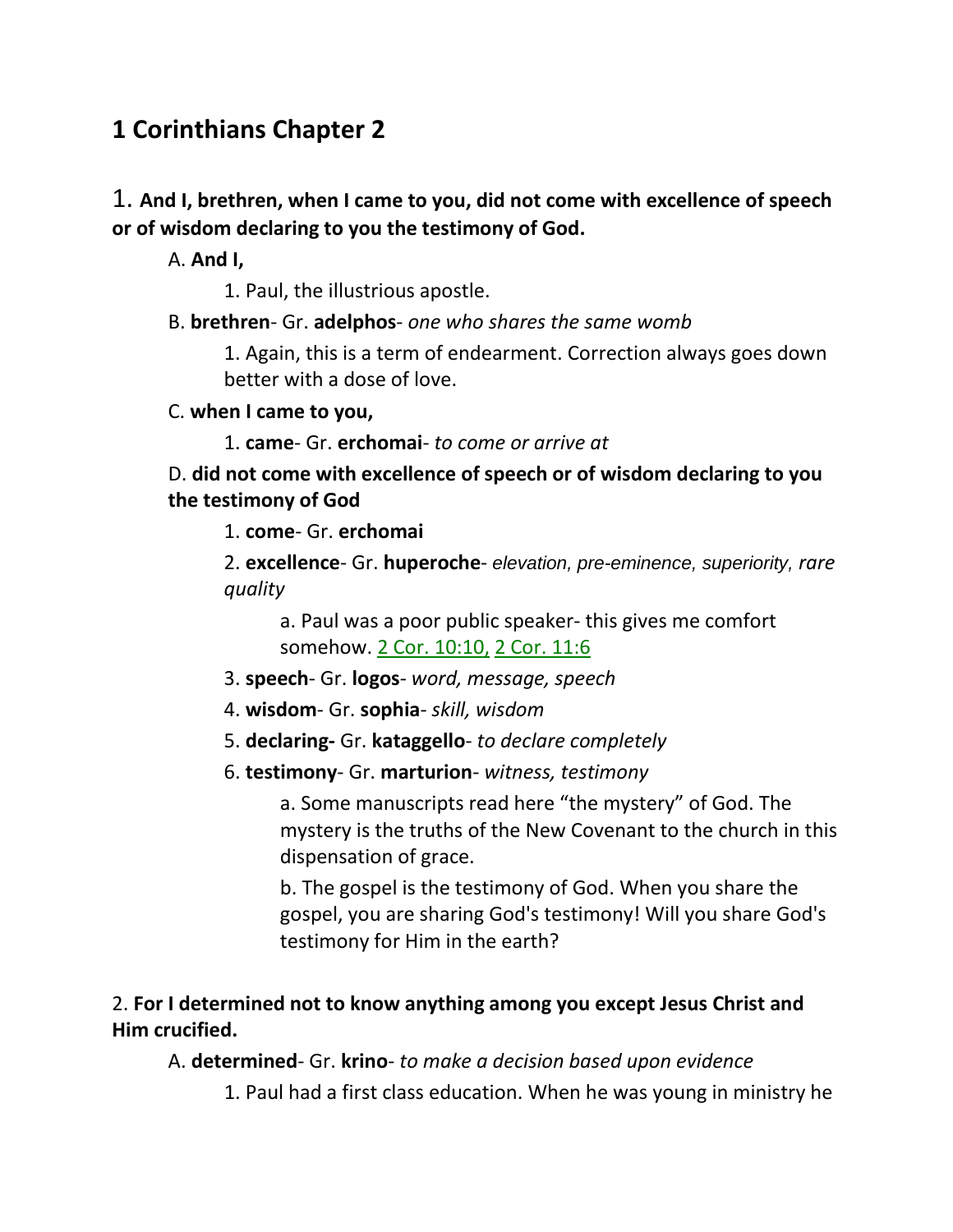tried to depend on his superior knowledge of the OT to minister. This usually just led to arguments with people.

2. Paul had even studied the literary works of the Gentiles thinking it would help him out on the mission field. Paul tried to use this in the previous city he had just come from-Athens. He debated with some Greeks on Mars Hill and tried to use their own literary works to convince them about Jesus. By in large it did not work. He had little fruit in Athens. Paul trying to use his great intellect and knowledge to minister was just not working. Based upon this evidence he decided to stick to the simple gospel message that Jesus was God in the flesh, he lived a sinless life for us, died in our place, and was resurrected. Paul experienced the power of God flowing in testimony to this message and people's lives were transformed.

#### B. **know**- Gr. **eido**- *to know fully*

1. Paul decided that even though he thought he knew many things, the one thing he fully knew was that Jesus died for our sins, rose again, and was our Savior.

#### C. **crucified**- Gr. **stauroo**

1. If you come with a crucified message you will great resurrection results!

#### 3. **I was with you in weakness, in fear, and in much trembling**.

#### A. **I was with you in weakness,**

1. **weakness**- Gr. **astheneia**- *want of strength, weakness, of the soulwant of strength and capacity requisite to do things great and glorious*

a. Paul could not trust in his superior intellect and knowledge to do anything for God in this heathen city. If he tried to bring up Moses they just stared at him and asked, "Who is Moses?" If he tried to bring up Abraham they just stared at him and asked, "Who is Abraham?" He could not rely on his great public speaking skills. He had none. He was a lousy public speaker. He only had the simple gospel message left in his sermon bag and complete trust on God! That was enough!

#### B. **and in much trembling**

1. **trembling**- Gr. **tromos**- *quaking with fear*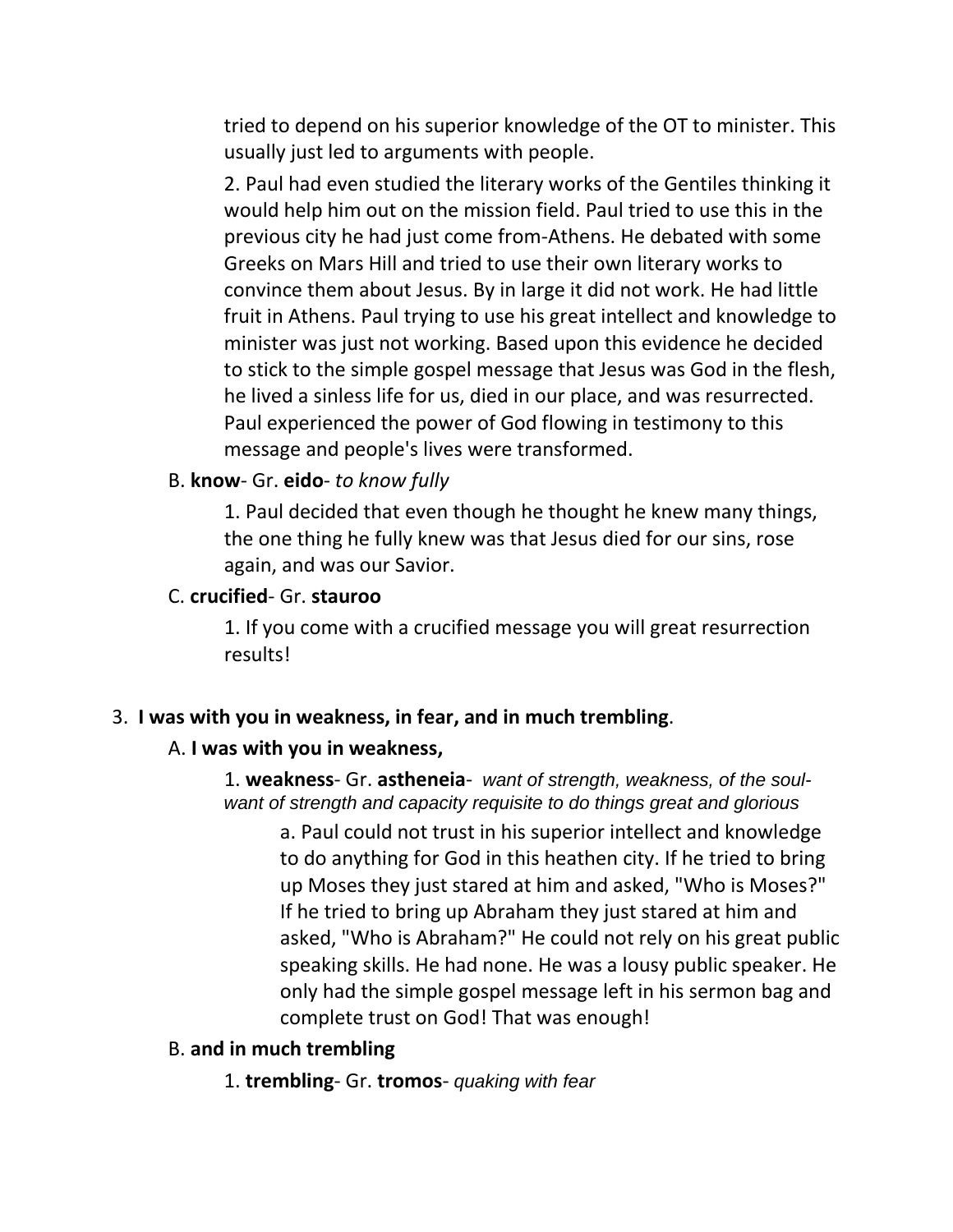a. Paul trembled in self-distrust and a full knowledge of his own inability to do anything or to protect himself. His trust was in God who raises the dead in case he was killed for preaching the gospel.

### 4. **And my speech and my preaching** *were* **not with persuasive words of human wisdom, but in demonstration of the Spirit and of power,**

### A. **And my speech and my preaching were not with persuasive words of human wisdom**,

### 1. **speech**- Gr. **logos**- *word*

a. Speech refers to teaching. Paul taught and preached. Preaching is mostly for unbelievers. Believers need to be taught primarily. However, we all need some good preaching from time to time!

## 2. **preaching**- Gr. **kerugma**- *heralding a message*

a. Paul preached the gospel of Jesus Christ.

## 3. **persuasive words**- Gr. **peithos logos**

a. A good talker can persuade many people about many things. It is not hard to fool many Christians especially when it appeals to the flesh.

4. **human wisdom**- Gr. **anthropinos sophia**

## B. **but in demonstration of the Spirit and power**

1. **demonstration**- Gr. **apodeixis**- *showing off, manifestation, demonstration, indubitable proof*

> a. The Holy Spirit loves to show off when it brings glory to Jesus!

### 2. **Spirit**- Gr. **pneuma**

a. This is the manifestation of the nine gifts of the Spirit.

### 3. **power**- Gr. **dunamis**

a. This is referring specifically to the three power giftshealings, miracles, and gift of faith.

b. A true NT Evangelist operates in the power gifts. Paul operated in the evangelist office when he preached the gospel in a new area.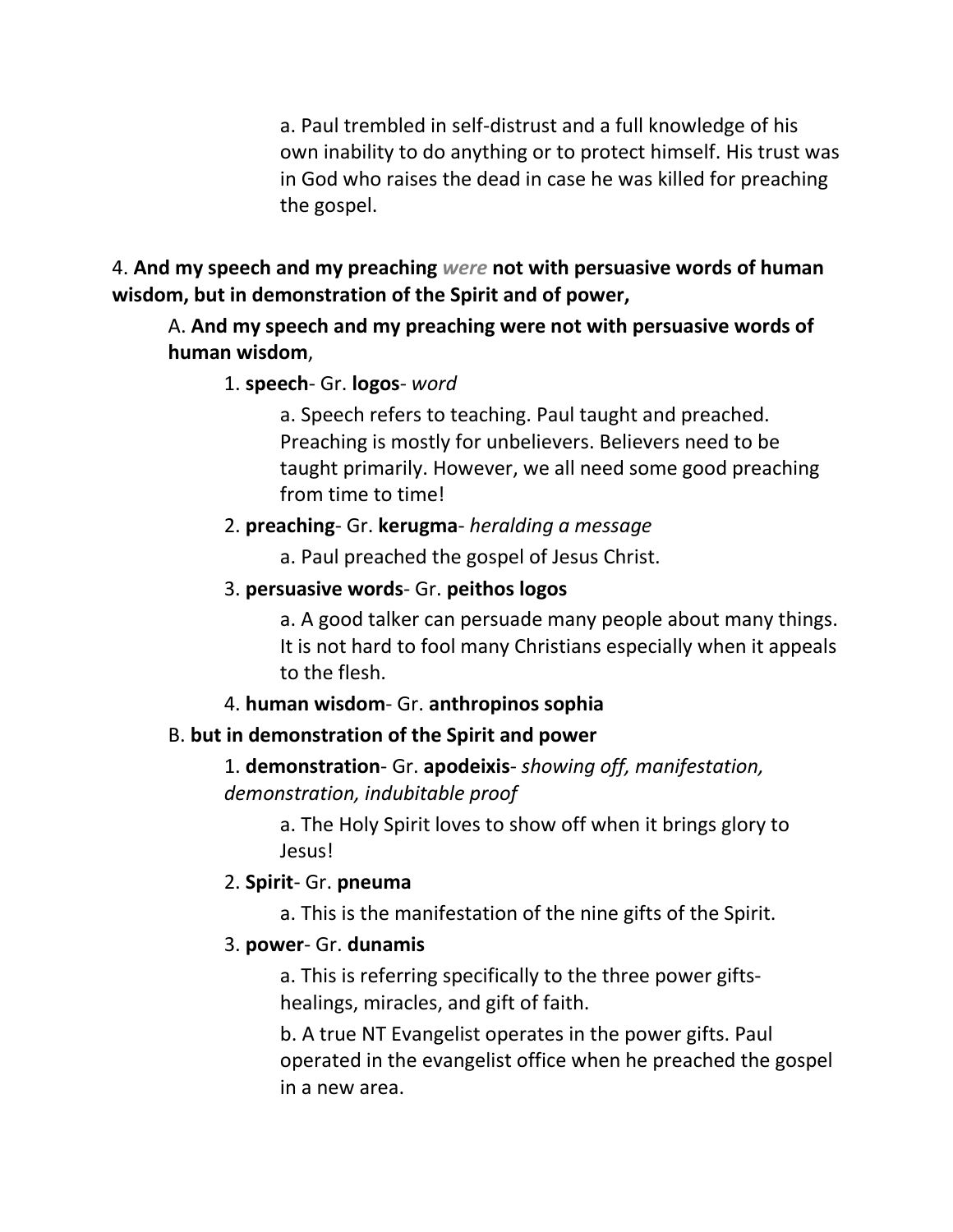c. An apostle can and will at times minister in the other four equipping offices for a specific time to establish a workprophet, evangelist, pastor, teacher. He does not operate in all four at the same time. This will be more so if there are no other ministry gifts present to fulfill those roles. If there are prophets, evangelists, pastors, and teachers around then these should be called in to function in their gifts. However, if they are not, then an apostle can function in each of these if and when they are needed.

### 5. **that your faith should not be in the wisdom of men but in the power of God.**

#### A. **faith**- Gr. **pistis**- *firm persuasion based upon evidence*

1. Faith is based upon spoken words. Faith cannot be maintained based upon man's word because it so often is false, twisted, or inconsistent. Sustained faith only comes from hearing the Word of God that is true and never changes.

#### B. **wisdom of men**- Gr. **sophia anthropos**

1. Ultimately the wisdom of man is the wisdom of satan.

#### C. **power**- Gr. **dunamis**

1. God has spoken over us that His power is at our disposal. Eph. 6:10 We can have faith in that!

### 6. **However, we speak wisdom among those who are mature, yet not the wisdom of this age, nor of the rulers of this age, who are coming to nothing.**

#### A. **However,**

#### B. **we speak wisdom among those who are mature,**

1. **speak**- Gr. **laleo**

#### 2. **wisdom**- Gr. **sophia**

a. Paul mentions wisdom 18 times in 1 Corinthians. This is because the Greeks put so much emphasis and importance on wisdom. Often a Christian must flush out the beliefs, customs, and ways of the world he comes out of to conform his thinking to the Word of God.

3. **mature**- Gr. **teleios**- *brought to completion; fully accomplished, fully developed, fully realized, thorough, complete, entire, as opposed*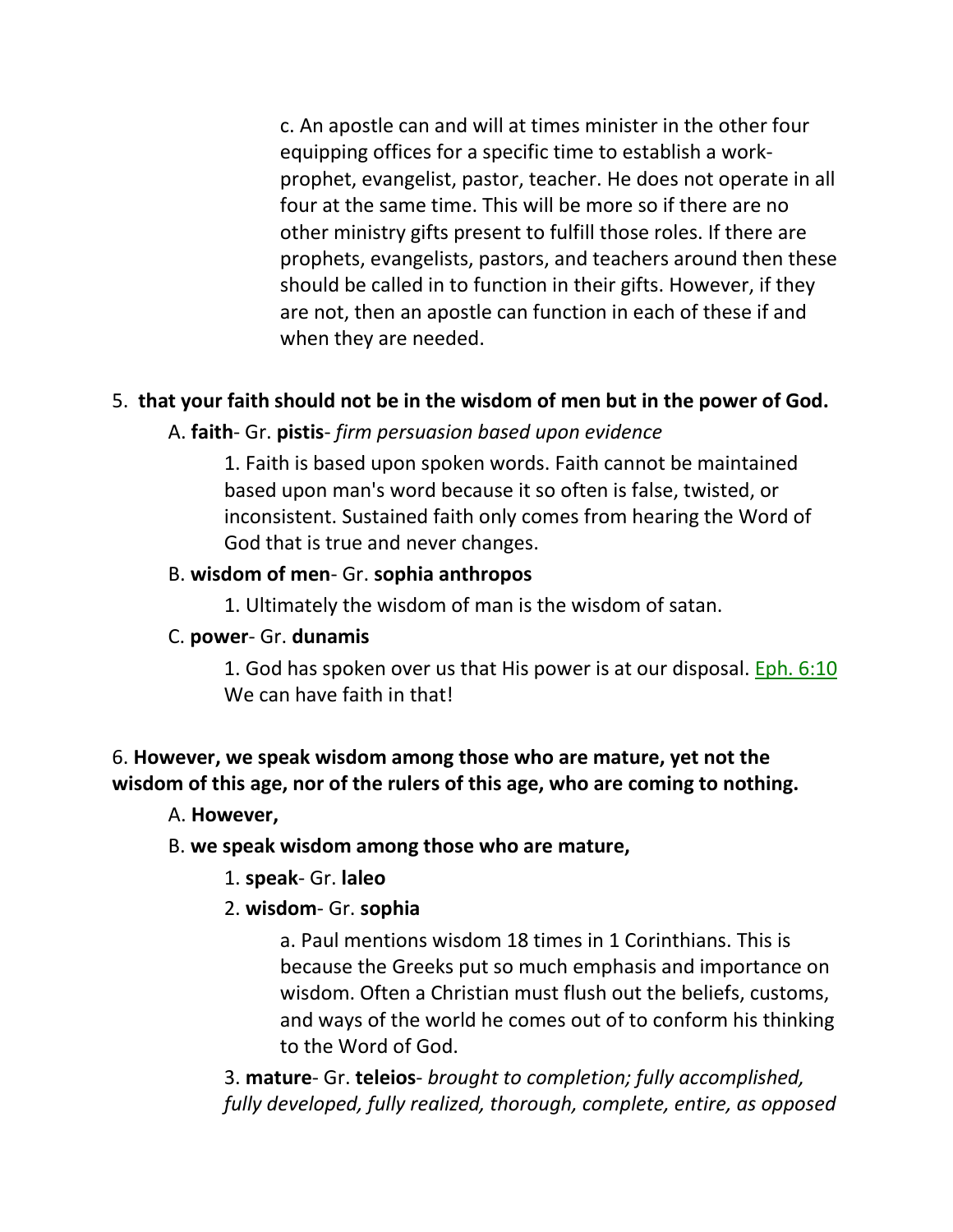*to what is partial and limited, full grown of ripe age, fully accomplished in Christian enlightenment, perfect in some point of character, without shortcoming in respect of a certain standard, perfect, consummate, compare. of higher excellence and efficiency, end; mature; perfect.*

a. This word was used of initiates into the mystery cults prevalent at the time.

#### C. **yet not the wisdom of this age,**

#### 1. **wisdom**- Gr. **sophia**

2. **age**- Gr. **aion**- *time period*

a. The wisdom of this age is earthly, sensual, demonic. James 3:15

b. Babes in Christ are often steeped in the wisdom of the world. Thus they are deceived into thinking they are more mature than they are. They need their mind renewed to the Word and become spiritually mature.

### D. **nor of the rulers of this age,**

1. **rulers**- Gr. **archon**- *one invested with power and dignity, chief, ruler, prince, magistrate, leader; prince; ruler*

a. This can be both satan's spiritual rulers and natural rulers. Both were involved in the crucifixion of Jesus. vs. 8 That being said natural rulers are probably are being referred to here.

### 2. **age**- Gr. **aion**- *time period*

## E. **who are coming to nothing**

1. **coming to nothing**- Gr. **katargeo**- *to render useless or unproductive, occupy unprofitable, to render powerless, to make empty and unmeaning, to render null, to abrogate, cancel, to bring to an end, to destroy, annihilate, to free from, dissever from, destroy; nullify; release*.

a. The rulers of this age really think they are going places, but they are coming to nothing!

## 7. **But we speak the wisdom of God in a mystery, the hidden** *wisdom* **which God ordained before the ages for our glory,**

A. **But we speak the wisdom of God in a mystery**,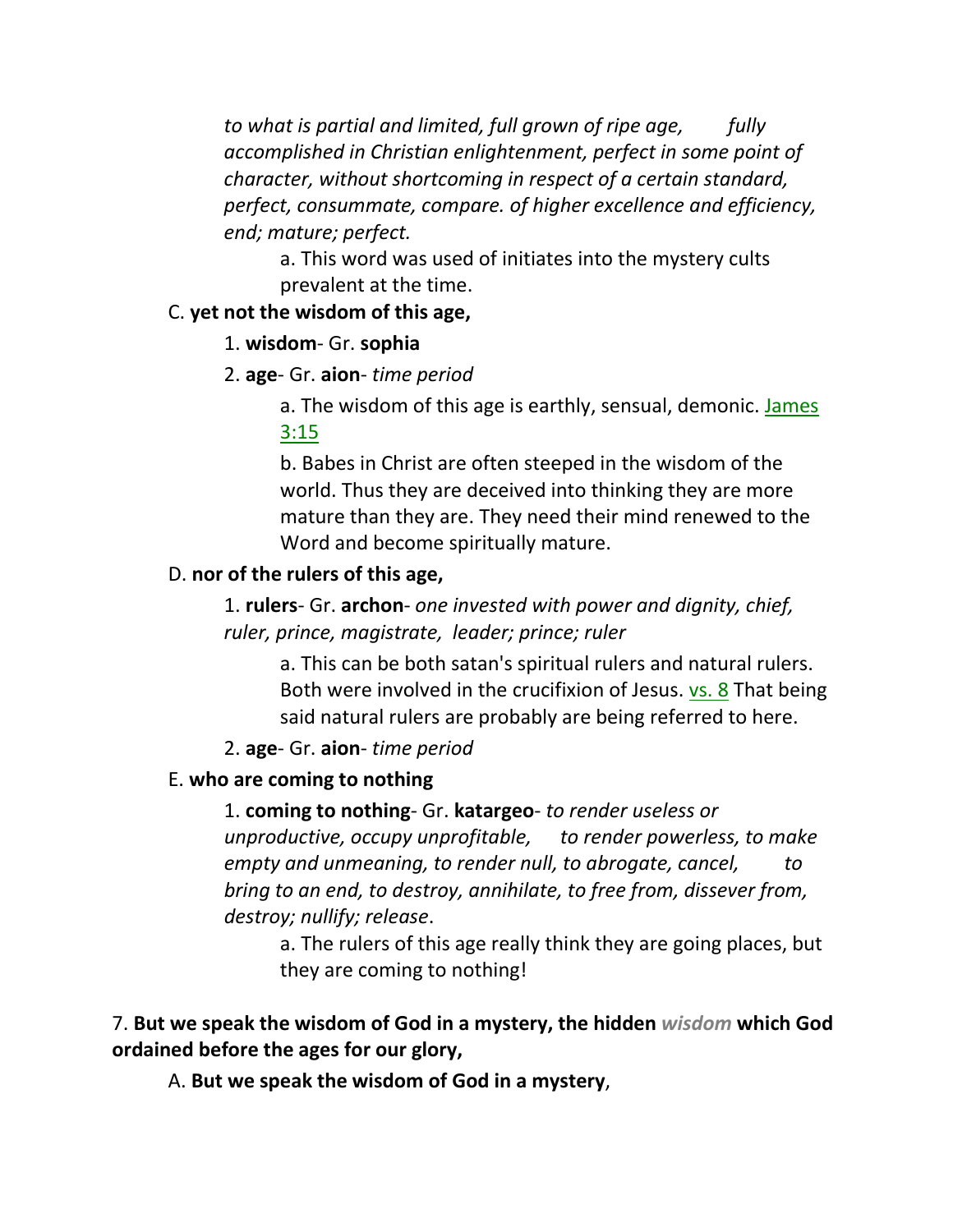### 1. **speak**- Gr. **laleo**

a. It is our job to speak and the Holy Spirit teaches and reveals. 1 Cor. 2:13

### 2. **wisdom**- Gr. **sophia**

a. When you speak forth the gospel of Jesus Christ you are speaking forth the wisdom of God!

### 3. **mystery**- Gr. **musterion**

a. The mystery is the New Covenant of grace given for this dispensation given to the church of Jesus Christ. The mystery is what Christ accomplished by the cross and resurrection and the inclusion of both believing Jews and Gentiles into the church.

b. The church age was a mystery in the OT. The first and second advent of Christ were prophesied but there was no mention of the church age. It was a mystery hidden in God now revealed. Paul talked a lot about this mystery of the church and the Gentiles being included with the believing Israel. Rom. 11:25, Rom. 16:25, 1 Cor. 2:7, 1 Cor. 15:51, Eph. 1:9, Eph. 3:3-4, Eph. 3:9, Eph. 5:32, Eph. 6:19, Col. 1:26-27, Col. 2:2, Col. 4:3, 1 Tim. 3:9, 1 Tim. 3:16, Rev. 1:20

c. The disciples thought Jesus was going to set up his Millennial kingdom immediately. They did not know about the church age. Acts 1:6-7

### B. **the hidden wisdom which God ordained before the ages for our glory**

1. **hidden**- Gr. **apokrupto**- *to hide away*

2. **ordained**- Gr. **proorizo**- *to mark off with a boundary, horizon, to ordain*

3. **ages**- Gr. **aion**- *time periods*

a. There are time periods spoken on in the Word of God. 1 Cor. 10:11, Eph. 2:7, Eph. 3:5, Eph. 3:9, Col. 1:26, Heb. 9:26 These are also called dispensations. We are now in the dispensation of the grace of God- the church age. Eph. 3:2 Jesus created these time periods. Heb. 11:3

### 4. **glory**-Gr. **doxa**

a. We are called to the glory of Jesus. John 17:17, Rom. 9:23, 1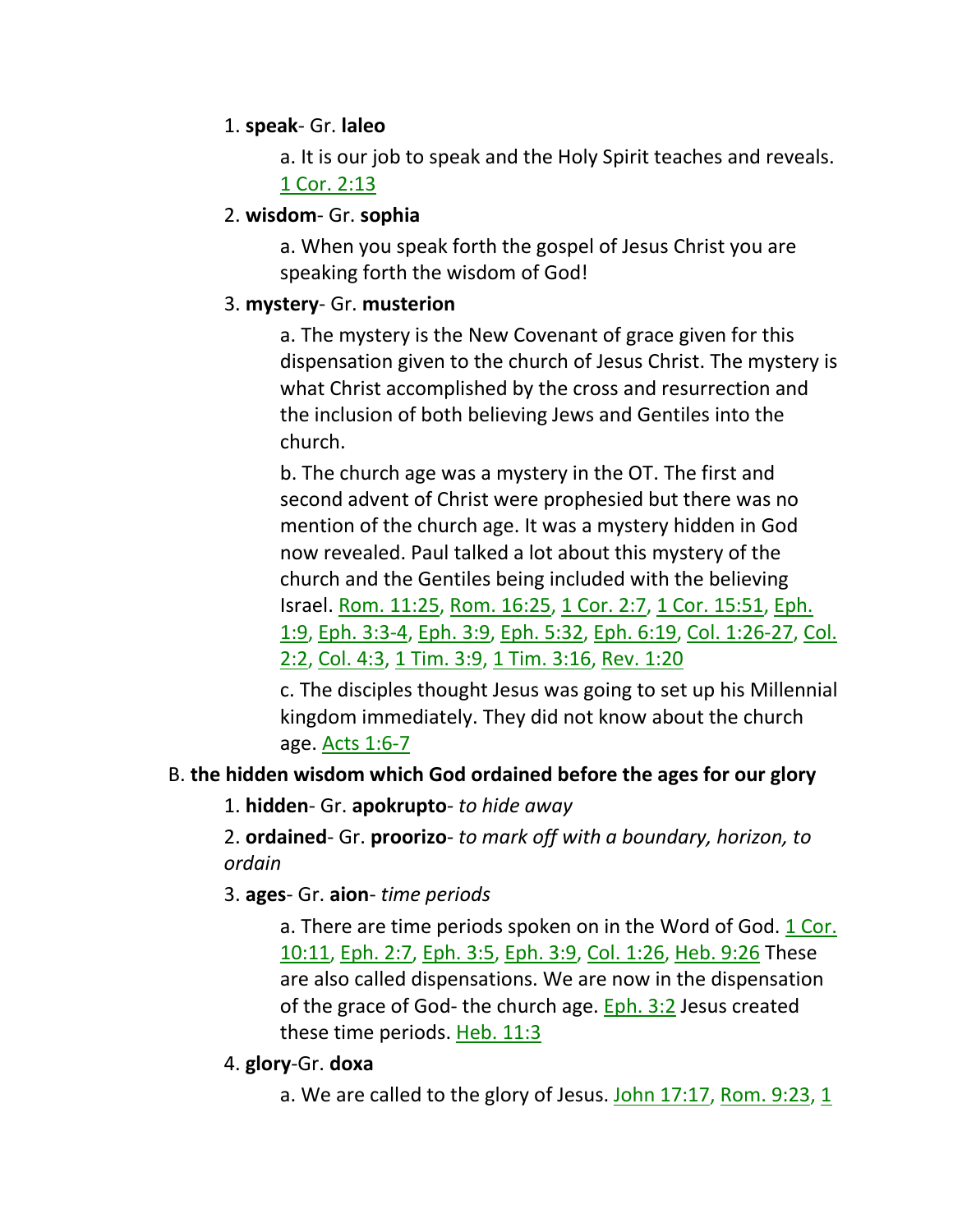Cor. 2:8, 2 Cor. 4:17, Col 1:27, Col. 3:4, 1 Th. 2:12, 2 Th. 2:14, 2 Tim. 2:10, Heb. 2:10, 1 Pet. 1:7, 1 Pet. 5:1, 1 Pet. 5:10, God will not share His glory with any other, but we are not any other! We are members of His own body!

### 8. **which none of the rulers of this age knew; for had they known, they would not have crucified the Lord of glory.**

#### A. **which none of the rulers of this age knew;**

1. **rulers**- Gr. **archon**- *one invested with power and dignity, chief, ruler, prince, magistrate*

a. Again, this could refer to the natural rulers that crucified Jesus such as Pontius Pilate and Caiaphus or it could refer to the spiritual rulers who influenced the natural rulers to do it. It probably refers to the natural rulers that crucified the Lord.

- 2. **age** Gr. **aion** *time period, age*
- 3. **knew** Gr. **ginosko** *to know by experience or relationship*

a. The rulers did not know Jesus in relationship. We can only do that through faith in Him.

#### B. **for had they known,**

#### 1. **known**- Gr. **ginosko**- *to know by experience or relationship*

a. Jesus prayed for those who crucified Him and said they did not know what they were doing. Luk\_23:34

b. The rulers crucified Jesus because they did not know Him nor His Father. Joh\_16:3

### C. **they would not have crucified the Lord of glory**

### 1. **crucified**- Gr. **stauroo**

a. The natural rulers would not have crucified Him because they would have known Jesus then they would have believed upon Him as Savior and had a personal relationship with Him. They would have not hated him. They would know Jesus was love personified and wanted their best.

b. The wicked spiritual rulers would not have crucified Jesus if they knew by crucifying Him instead of getting rid of Him, He would resurrect and reproduce himself millions of times over in His believers!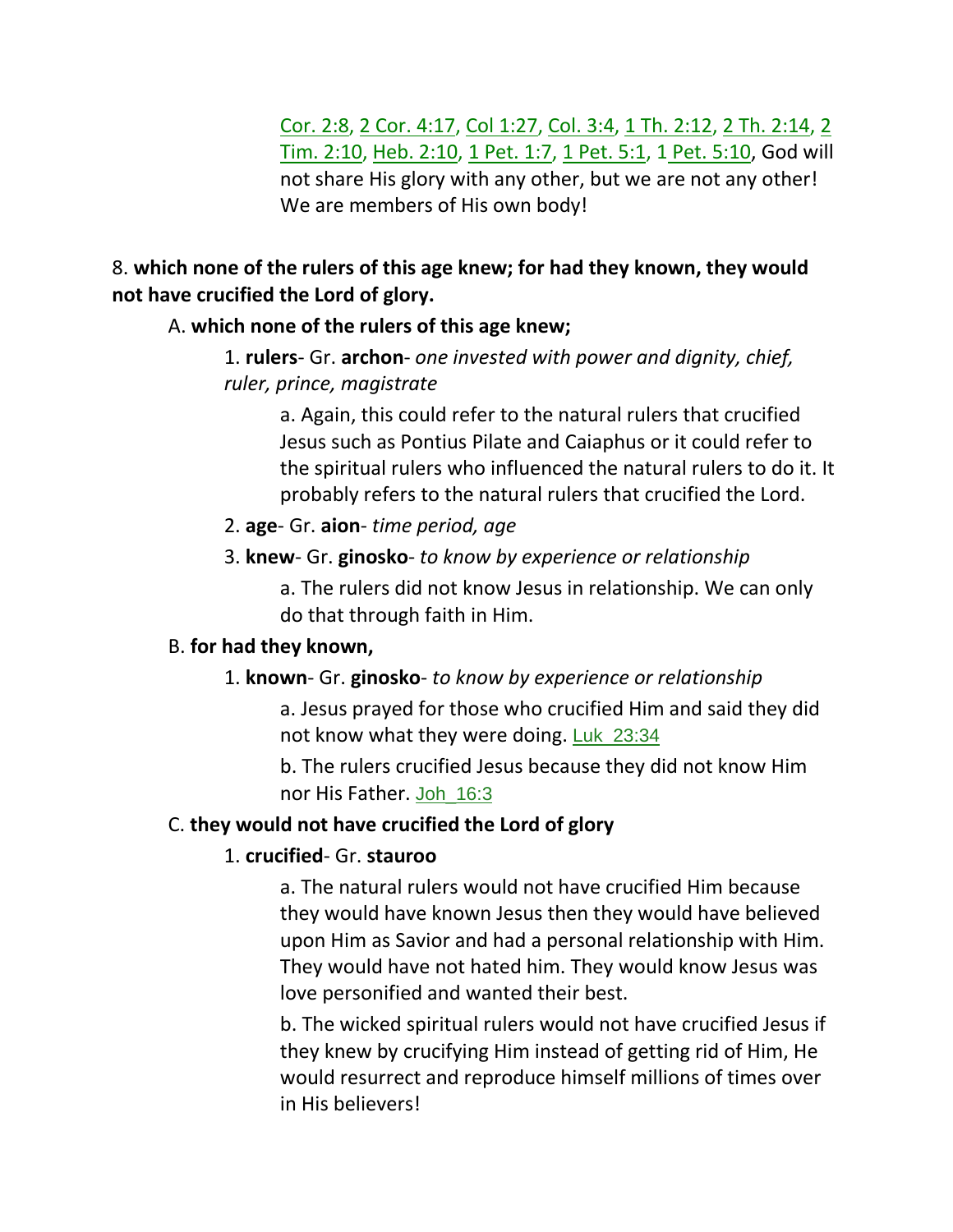### 2. **Lord of glory**- Gr. **kurios doxa**

a. This speaks of the divinity of our Lord Jesus Christ. This is a title given to God and is used in Psalms 24- In that psalm the "Lord of glory" was also called the "Lord of Hosts". Jesus is God in the flesh!

## 9. **But as it is written: "EYE HAS NOT SEEN, NOR EAR HEARD, NOR HAVE ENTERED INTO THE HEART OF MAN THE THINGS WHICH GOD HAS PREPARED FOR THOSE WHO LOVE HIM."**

### A. **But as it is written,**

1. **written**- Gr. **grapho**

a. Is. 64:4

### B. **Eye has not seen,**

1. **eye**- Gr. **opthalmos**

- a. We get our word ophthalmology from this word.
- 2. **seen** Gr. **eido** *to know by perception or to see*

### C. **Nor ear heard,**

1. **ear**- Gr. **ous**

### 2. **heard**- Gr. **akouo**

a. This verses stresses that we can't access the spiritual realm by our five senses. We must operate in and with the spiritual realm by faith.

### D. **Nor have entered into the heart of man,**

### 1. **entered**- Gr. **anabaino**- *to step up, or arise*

### 2. **heart**- Gr. **kardia**

a. The heart is the spirit and soul of man. The is a spiritual side to our heart and a soulish side to our heart. Our heart can be divided. The goal of the Christian life is to be single hearted towards God- our soul lining up with our reborn spirit.

### 3. **man**- Gr. **anthropos**

a. This speaks of the natural man. Natural man can't discern spiritual things. They are spiritually discerned. You must be born again and have your spirit quickened to spiritually discern the things of God.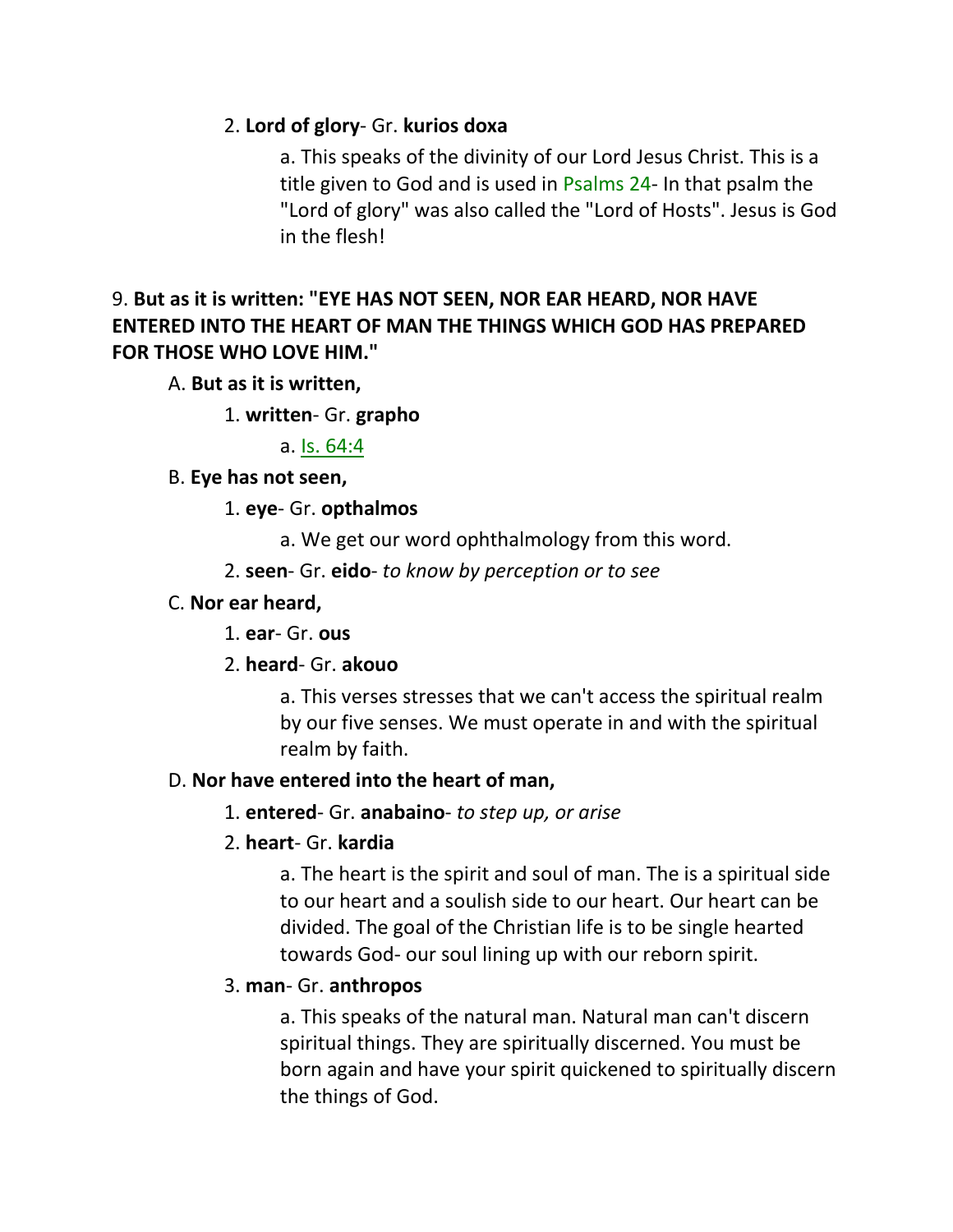#### E. **the things which God has prepared for those who love Him.**

1. **prepared**- Gr. **hetoimazo**- *to make ready, prepare, to make the necessary preparations, get everything ready, metaphorically drawn from the oriental custom of sending on before kings on their journeys persons to level the roads and make them passable*

#### 2. **love**

a. This comes from a relationship with the Lord Jesus by faith.

b. Many have taken this verse out of context and teach that no one, even Christians, can know or see what God has provided for us. However, if you keep reading on to the next verse we see that God has revealed these things to us who are born again and can spiritually discern the things of God.

c. These spiritual things were revealed to the holy apostles who wrote scripture, were transmitted to us by divine inspiration, and illuminated to us by the Holy Spirit. [Believer's Bible Commentary]

d. Many consider these spiritual things the glories of heaven, and it can mean that, but primarily Paul is speaking about the new covenant truths that come with the new birth.

## 10. **But God has revealed** *them* **to us through His Spirit. For the Spirit searches all things, yes, the deep things of God**.

#### A. **But God has revealed them to us through His Spirit**

1. **revealed**- Gr. **apokalupto**- *to uncover, lay open what has been veiled or covered up*

a. They were first revealed to the apostles and now unto us believers.

b. One of the main ministries of the Holy Spirit in the church is to reveal spiritual truths to us. Joh\_14:26, Joh\_16:13

#### 2. **Spirit**- Gr. **pneuma**

a. The Holy Spirit who is in connection to our reborn spirit illuminates spiritual truths to our spirit.

#### B. **For the Spirit searches all things,**

1. **Spirit**- Gr. **pneuma**

2. **searches**- Gr. **ereunao**- *to search, examine into*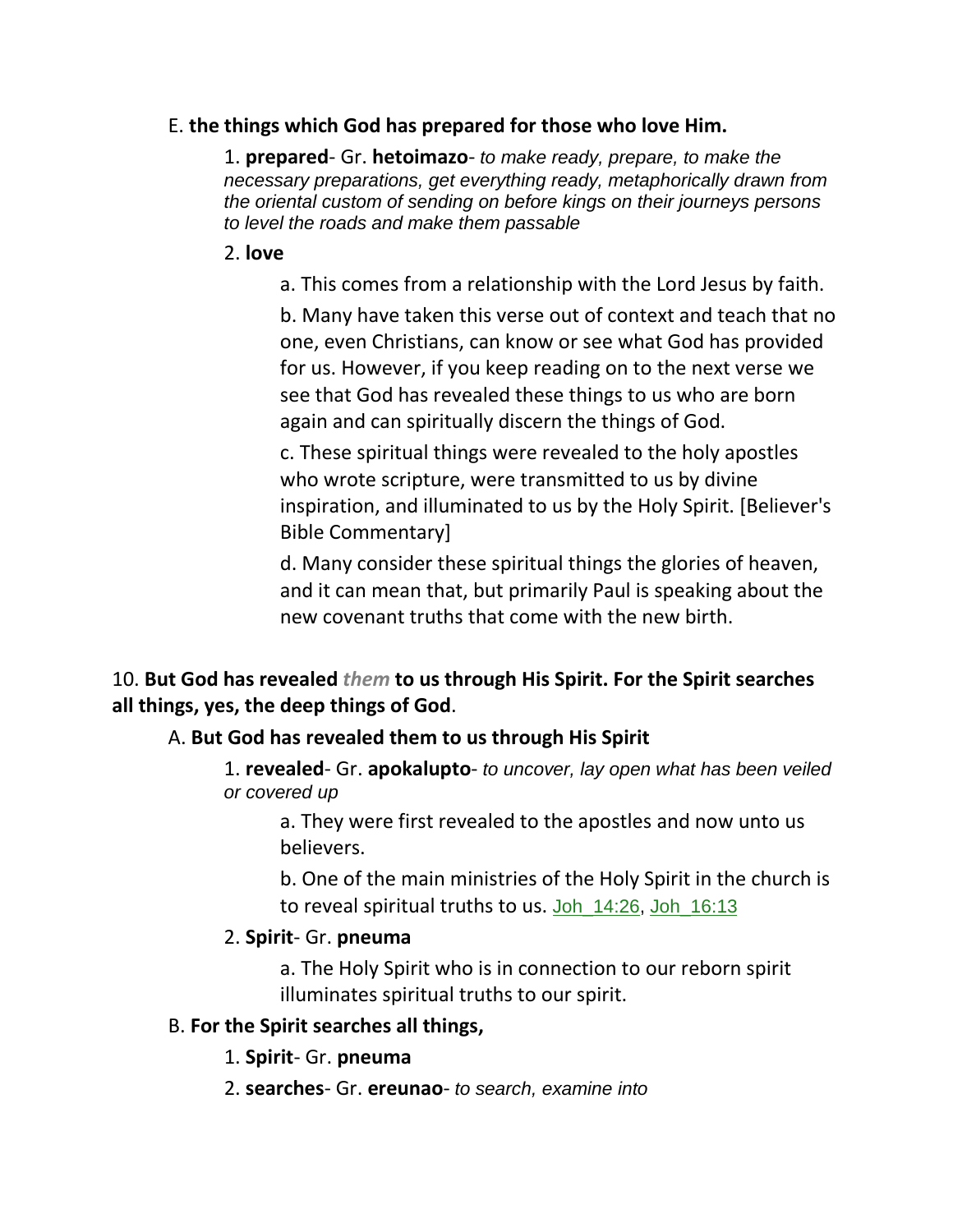a. If the Holy Spirit searches into the things of God, don't you think we should also?!

b. As we search into the things of God through prayer and study of the Word the Holy Spirit reveals these things to us. We have a part to play in this.

C. **yes**- Gr. **kai**- *and, also*

D. **the deep things of God**

- 1. **deep things** Gr. **bathos** *depth, fullness, abundance, immensity*
	- a. In heaven we will know as we are fully known. 1 Cor. 13:12

11. **For what man knows the things of a man except the spirit of the man which is in him? Even so no one knows the things of God except the Spirit of God.** 

A. **For what man knows the things of a man except the spirit of the man which is in him?**

1. **man**- Gr. **anthropos**

- 2. **knows** Gr. **eido**
- 3. **things of man**

a. The things inside of man.

## 4. **spirit**- Gr. **pneuma**

a. The Spirit of God searches and examines all of what is in God. Our spirit likewise searches out what is in us. Prov. 20:27 By the Holy Spirit's aid our spirit can shed light on the darkness in us and bring revelation, illumination, and freedom in those areas.

## B. **Even so no one knows the things of God except the Spirit of God.**

- 1. **Even so**
- 2. **knows** Gr. **eido**
- 3. **things of God**
- 4. **Spirit**

a. Those who have the Holy Spirit can know the things of God. Those who do not it is impossible. They are in the dark about God.

## 12. **Now we have received, not the spirit of the world, but the Spirit who is from**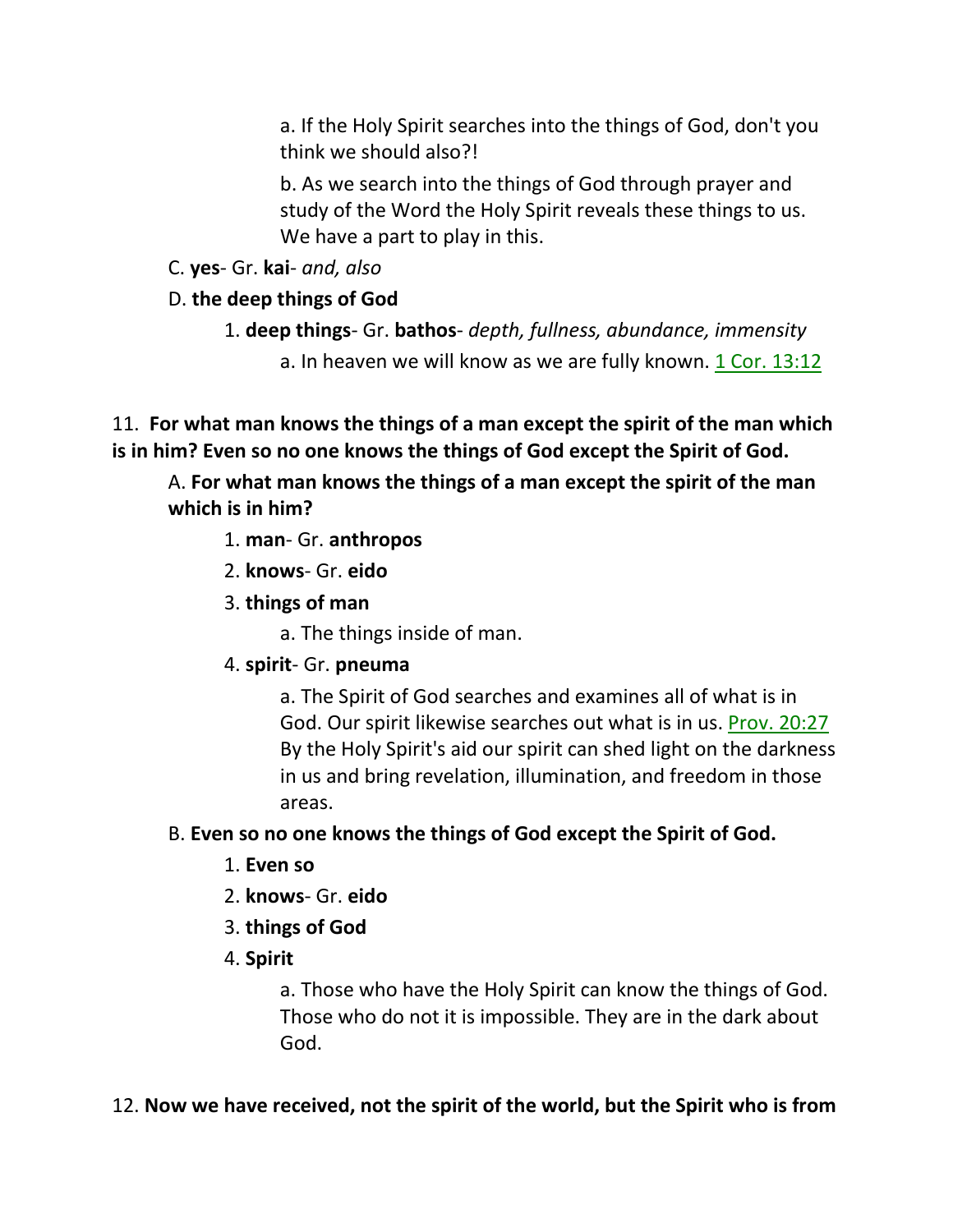#### **God, that we might know the things that have been freely given to us by God**.

#### A. **Now we have received**,

1. **have received**- Gr. **lambano**- *to receive (what is given), to gain, get, obtain, to get back*

a. Our prayer life is not about trying to get God to give us things, but receiving what He has already freely given to us through what Jesus did.

#### B. **not the spirit of the world,**

1. **spirit**- Gr. **pneuma**

2. **world**- Gr. **kosmos**

a. This is the spirit of Anti-Christ. 1 John 4:3

### C. **but the Spirit who is from God,**

1. This is the Holy Spirit

2. The Holy Spirit will lift up and point to Jesus Christ.

### D. **that we might know the things that have been freely given to us by God.**

### 1. **might know**- Gr. **eido**- *to know or see by perception*

a. This is the greatest need of every Christian. They need to know what already belongs to them through Christ.

#### 2. **freely given**- Gr. **charizomai-** *to give as a grace gift*

a. We don't deserve anything we receive from God. Jesus deserves them. By our faith in Him and faith in His perfect obedience to God in our behalf we can receive freely all things God has. Rom. 5:19, Rom. 8:32

b. All things that belongs to the Father belongs to His Son Jesus. In turn Jesus has freely given us all those things. Joh\_16:14-15; Rom\_8:32

## 13. **These things we also speak, not in words which man's wisdom teaches but which the Holy Spirit teaches, comparing spiritual things with spiritual.**

#### A. **These things we also speak**,

1. **we speak**- Gr. **laleo**

a. Notice Paul says we speak, but the Holy Spirit does the teaching. God uses man as His mouth piece but the Holy Spirit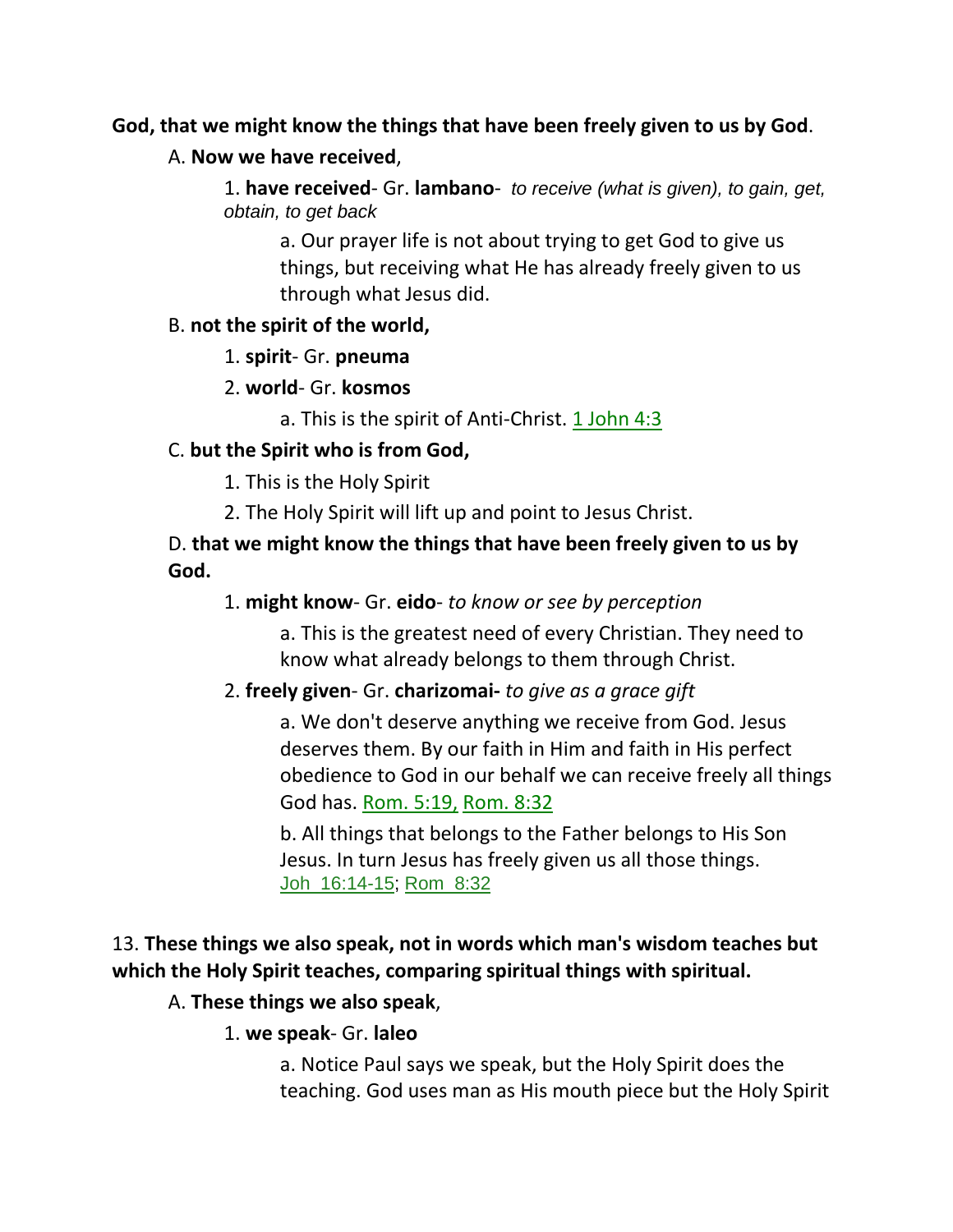does the spiritual work of teaching by the anointing. 1 John 2:27

B. **not in words which man's wisdom teaches but which the Holy Spirit teaches**,

1. **words**- Gr. **logos**

2. **wisdom**- Gr. **sophia**

3. **Holy Spirit teaches**

a. The Spirit of God does the spiritual work of teaching. God uses man as a mouth piece for the Spirit to teach through. 1 John 2:27

## C. **comparing spiritual things with spiritual**

1. **comparing**- Gr. **sugkrino**- *to joint together fitly, compound, combine, to interpret. to compare, to match, to estimate by comparing with something else*

## 2. **spiritual things**- Gr. **pneumatikos**

a. This could mean that the Holy Spirit combines spiritual truths with spiritual words. It could also mean that the Holy Spirit applies spiritual truths to spiritual people. It could also mean the Holy Spirit compares scripture with other scriptures to bring about interpretation. I believe all three are true, but in this context I am unsure which is being referred to.

14. **But the natural man does not receive the things of the Spirit of God, for they are foolishness to him; nor can he know** *them,* **because they are spiritually discerned.** 

## A. **But the natural man does not receive the things of the Spirit of God**,

## 1. **natural man**- Gr. **psuchikos anthropos**- *soulish man*

a. A soulish man is dominated by his natural reason and analytical thinking.

b. A carnal man is controlled by his flesh. 1 Cor. 3:1 A soulish man is controlled by his soul- mind and emotions.

c. A spiritual man is dominated by his reborn spirit.

2. **receive**- Gr. **dechomai**- *to receive, welcome*

## B. **for they are foolishness to him,**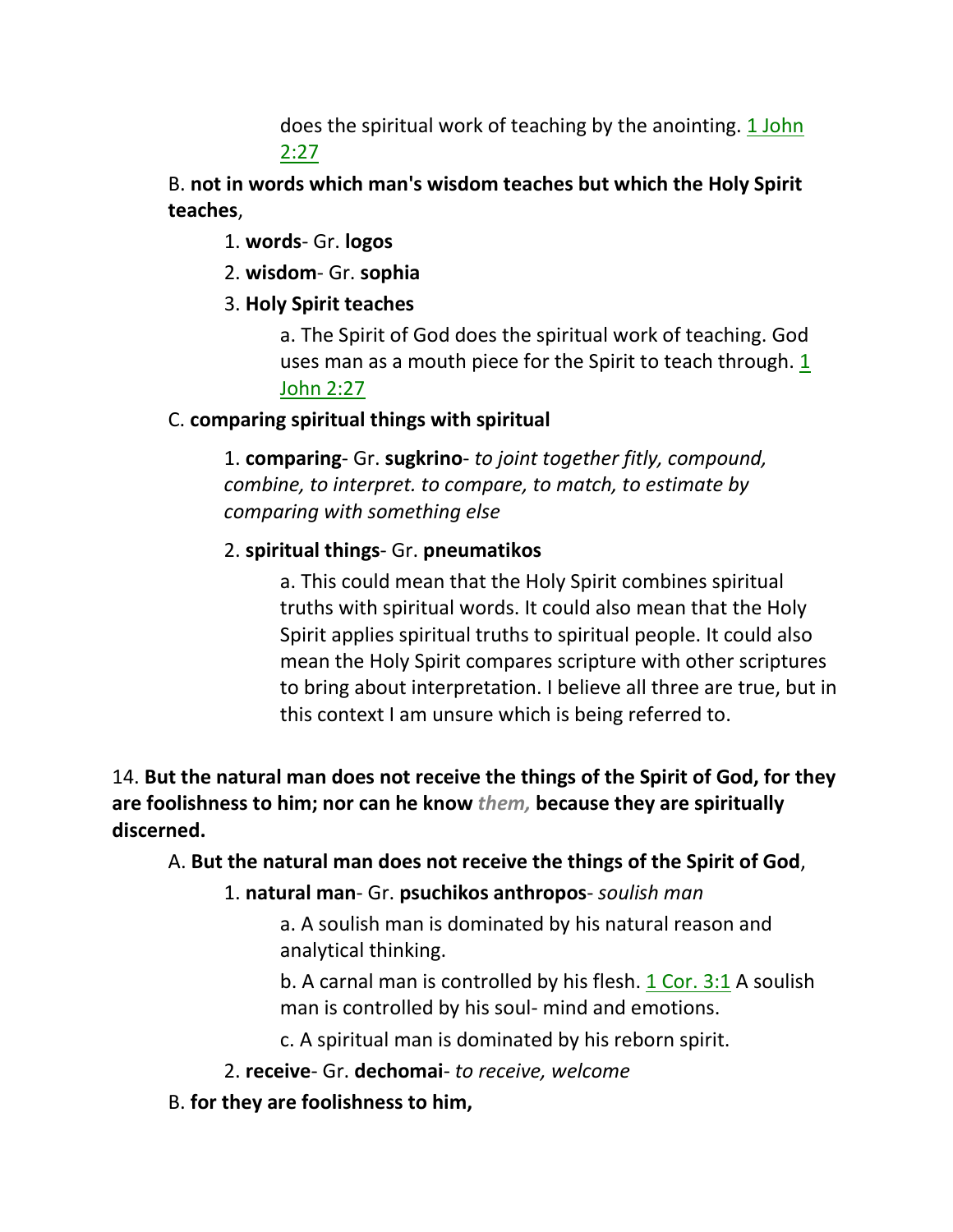### 1. **foolishness**- Gr. **moria**

a. The ideas of God and of a personal Savior who has died for our sins and who will hold us accountable for our actions are foolishness to an unbeliever.

#### C. **nor can he know them,**

#### 1. **know**- Gr. **ginosko**- *to know in relationship*

a. If someone does not have a relationship with Jesus then they do not have the Holy Spirit. Rom. 8:9 It is only by the Holy Spirit that we can spiritually discern the things of God.

b. Only the sheep of Jesus hear and understands His voice. Joh\_10:26-27

#### D. **because they are spiritually discerned**

#### 1. **spiritually discerned**- Gr. **pneumatikos anakrino**

a. The things of God are spiritually discerned through the reborn spirit by the Holy Spirit.

### 15. **But he who is spiritual judges all things, yet he himself is** *rightly* **judged by no one.**

#### A. **But he who is spiritual judges all things,**

#### 1. **spiritual**- Gr. **pneumatikos**

2. **judges**- Gr. **anakrino**- *to investigate, examine, enquire into, scrutinize, sift, question*

#### 3. **all things**

a. Notice that **things** are to be judged not people's heart. Spiritual people do not judge people. They judge things. It is unspiritual people that try to judge people. They always judge wrongly when they do this. Only God is the judge over people's hearts. We can judge actions and things but not people's hearts and motives. Only God fully knows those.

b. A spiritual person will judge things in the light of the Word [commandments] of God. 1Co\_14:37

#### B. **yet he himself is rightly judged by no one.**

#### 1. **rightly judged**- Gr. **anakrino**

a. People will judge you but no one but God can rightly judge